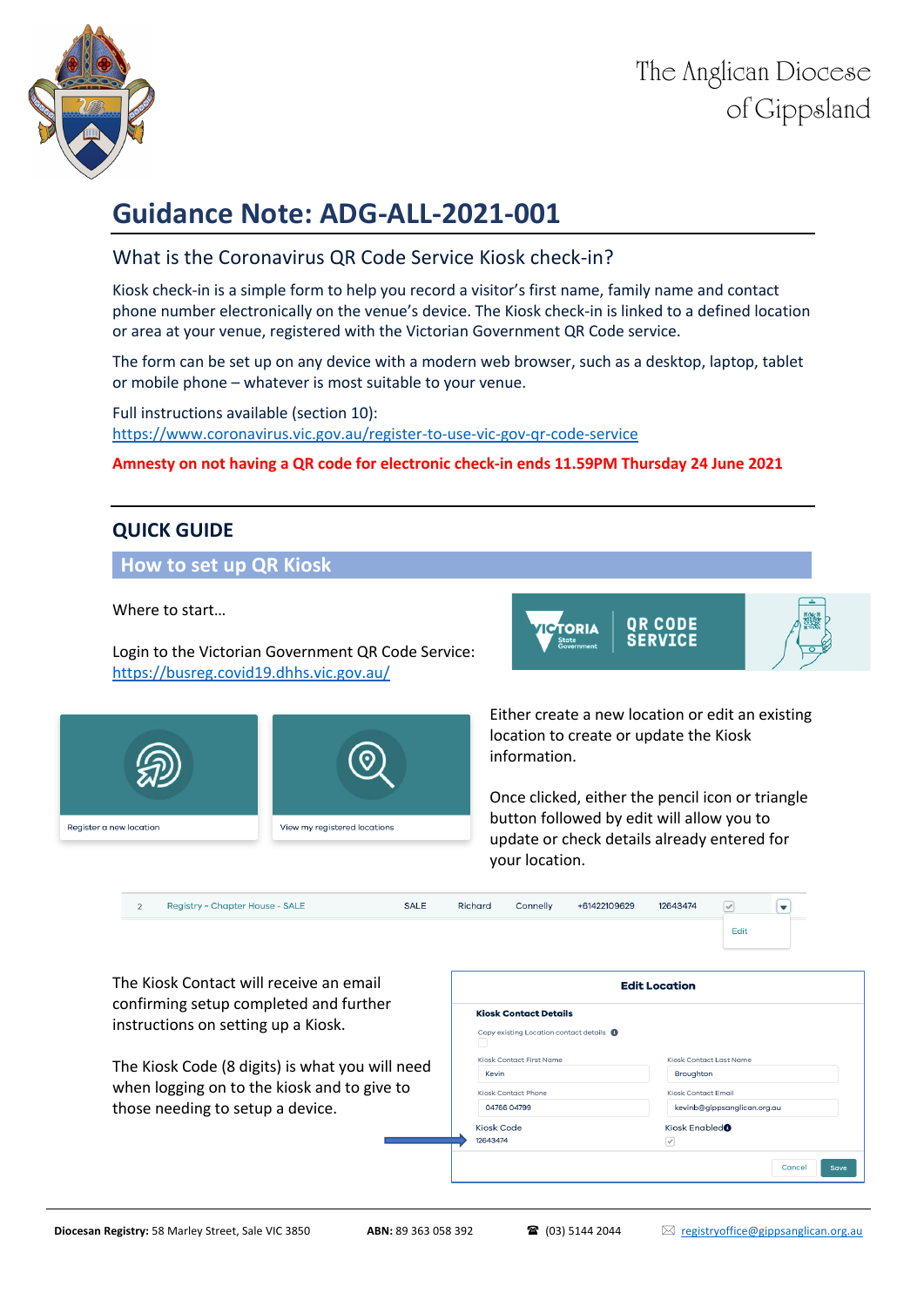Login to the Victorian Government Kiosk Check-in site (recommend you bookmark for future use): https://www.service.vic.gov.au/business/kiosk-check-in

| Enter kiosk code                   |                                                                                   |             |
|------------------------------------|-----------------------------------------------------------------------------------|-------------|
|                                    | Enter the kiosk code that appears in the email you received or from the Victorian |             |
| Government QR Code Service portal. |                                                                                   |             |
| I need help finding the code.      |                                                                                   |             |
| 8 digit kiosk code                 |                                                                                   |             |
|                                    |                                                                                   |             |
|                                    |                                                                                   |             |
|                                    |                                                                                   |             |
|                                    | <b>Back</b>                                                                       | <b>Next</b> |
|                                    |                                                                                   |             |
|                                    |                                                                                   |             |
|                                    |                                                                                   |             |
|                                    |                                                                                   |             |
|                                    |                                                                                   |             |
|                                    |                                                                                   |             |

The first time logging in on a given device you will be ask for the Kiosk Code.

You will then be asked for a security code (once per device). This is sent to the email of the Kiosk Contact after you have entered the Kiosk Code and clicked next.

Enter this in next screen and click verify. Your Kiosk is then operational and you can enter visitor's details on their behalf.

|                            | <b>Kiosk check-in</b>                                     |
|----------------------------|-----------------------------------------------------------|
|                            |                                                           |
|                            | Hi Anglican Diocese of Gippsland 2021 Synod               |
|                            |                                                           |
|                            | We do this to make sure it's really you.                  |
|                            | This device will be registered for the following location |
|                            | Location: Registry - Chapter House                        |
| This code lasts 60 minutes |                                                           |
|                            |                                                           |
|                            | <b>Resend code</b><br><b>Back</b><br>Verify               |
|                            |                                                           |
|                            |                                                           |
|                            |                                                           |
|                            | Powered by<br><b>SEDVI</b>                                |

| <b>Anglican Diocese of Gippsland 2021</b><br><b>Synod</b><br><b>Location: Anglican Diocese of Gippsland 2021 Synod</b>                                    | $\odot$  | <b>Change device location</b><br><b>Back to check-in</b>                                                                                                                                                                                                            |
|-----------------------------------------------------------------------------------------------------------------------------------------------------------|----------|---------------------------------------------------------------------------------------------------------------------------------------------------------------------------------------------------------------------------------------------------------------------|
| Given name<br><b>Family name</b><br>Phone number<br>e.g +61 421 123 456                                                                                   |          | If the device is being used at multiple check-<br>in, you will need to click the $\bullet$ icon and you<br>will be able to change to another location or<br>register another location. Keep note of the<br>location when registering on behalf of your<br>visitors. |
| <b>Clear form</b><br>We'll only use these details for contact tracing. We'll delete in 28 days unless needed for<br>contact tracing purposes. Learn more. | Check-in |                                                                                                                                                                                                                                                                     |
| Powered by<br>Service Victoria                                                                                                                            |          |                                                                                                                                                                                                                                                                     |

# Need Help?

*If you would like assistance, please feel free to contact Kevin Broughton through* kevinb@gippsanglican.org.au *or calling the registry on* (03) 5144 2044.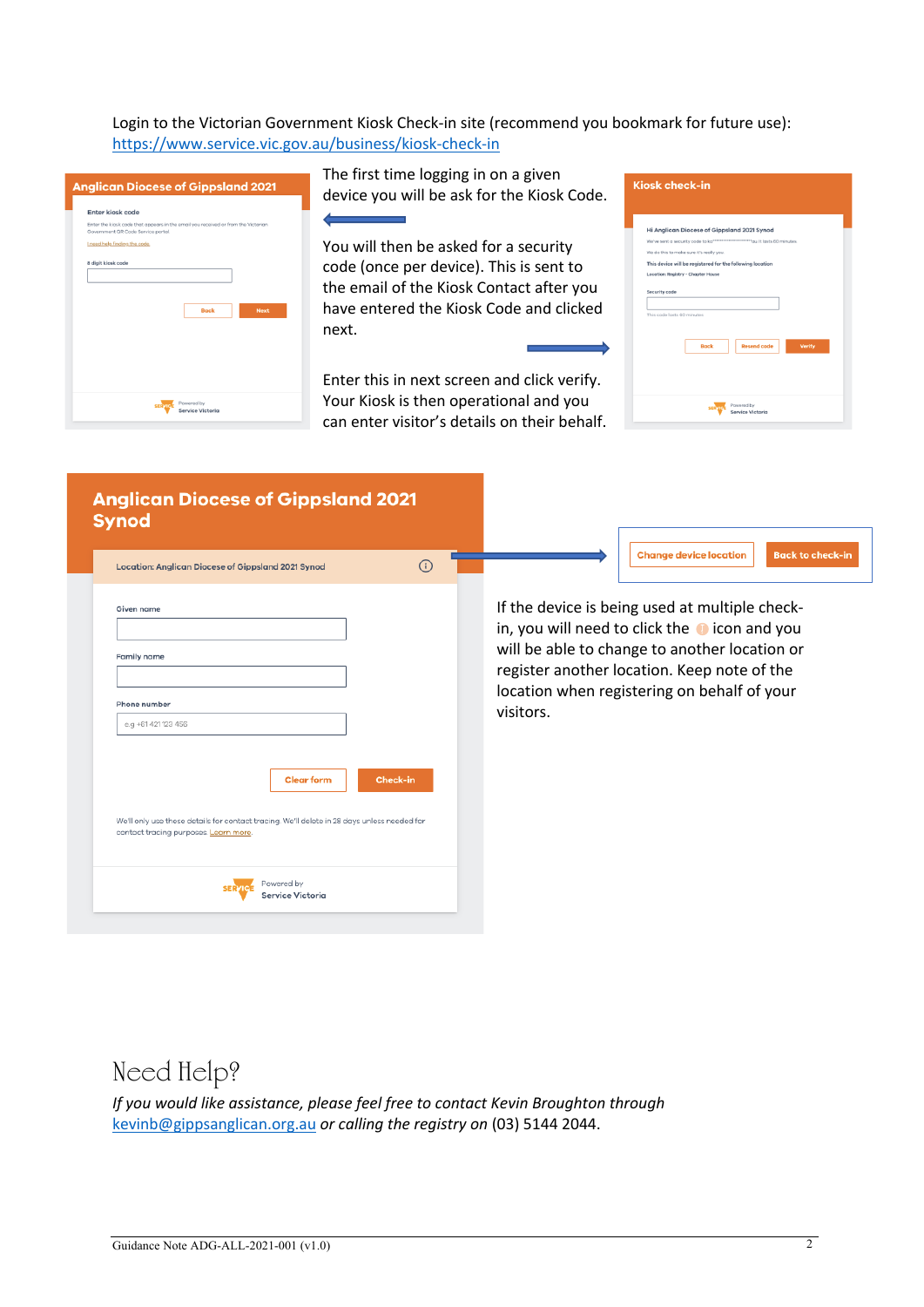# **Revision History**

| Title:                                | How to set up QR Kiosk                                                                                                                                            |
|---------------------------------------|-------------------------------------------------------------------------------------------------------------------------------------------------------------------|
| <b>Description:</b>                   | Instructions on ensuring compliance with state government<br>requirements for digital registration of visitors and workplace for<br><b>COVID tracing purposes</b> |
| Created By:                           | Kevin Broughton                                                                                                                                                   |
| Date Created:                         | Friday, 18 Jun 2021                                                                                                                                               |
| <b>Maintained By:</b>                 | <b>Registry Team</b>                                                                                                                                              |
| <b>Classification / Distribution:</b> | Pubic                                                                                                                                                             |
| Status:                               | Approved                                                                                                                                                          |
| Latest Version:                       | https://www.gippsanglican.org.au/resources/parish-resources                                                                                                       |

|         | Version Modified By | <b>Modifications Made</b>     | <b>Submitted</b> |
|---------|---------------------|-------------------------------|------------------|
| 0.1     | Kevin Broughton     | Draft circulated for approval | 18 Jun 2021      |
| $1.0\,$ | Kevin Broughton     | Released                      | 18 Jun 2021      |
|         |                     |                               |                  |
|         |                     |                               |                  |
|         |                     |                               |                  |
|         |                     |                               |                  |
|         |                     |                               |                  |
|         |                     |                               |                  |
|         |                     |                               |                  |
|         |                     |                               |                  |
|         |                     |                               |                  |
|         |                     |                               |                  |
|         |                     |                               |                  |
|         |                     |                               |                  |

## **Proprietary Information**